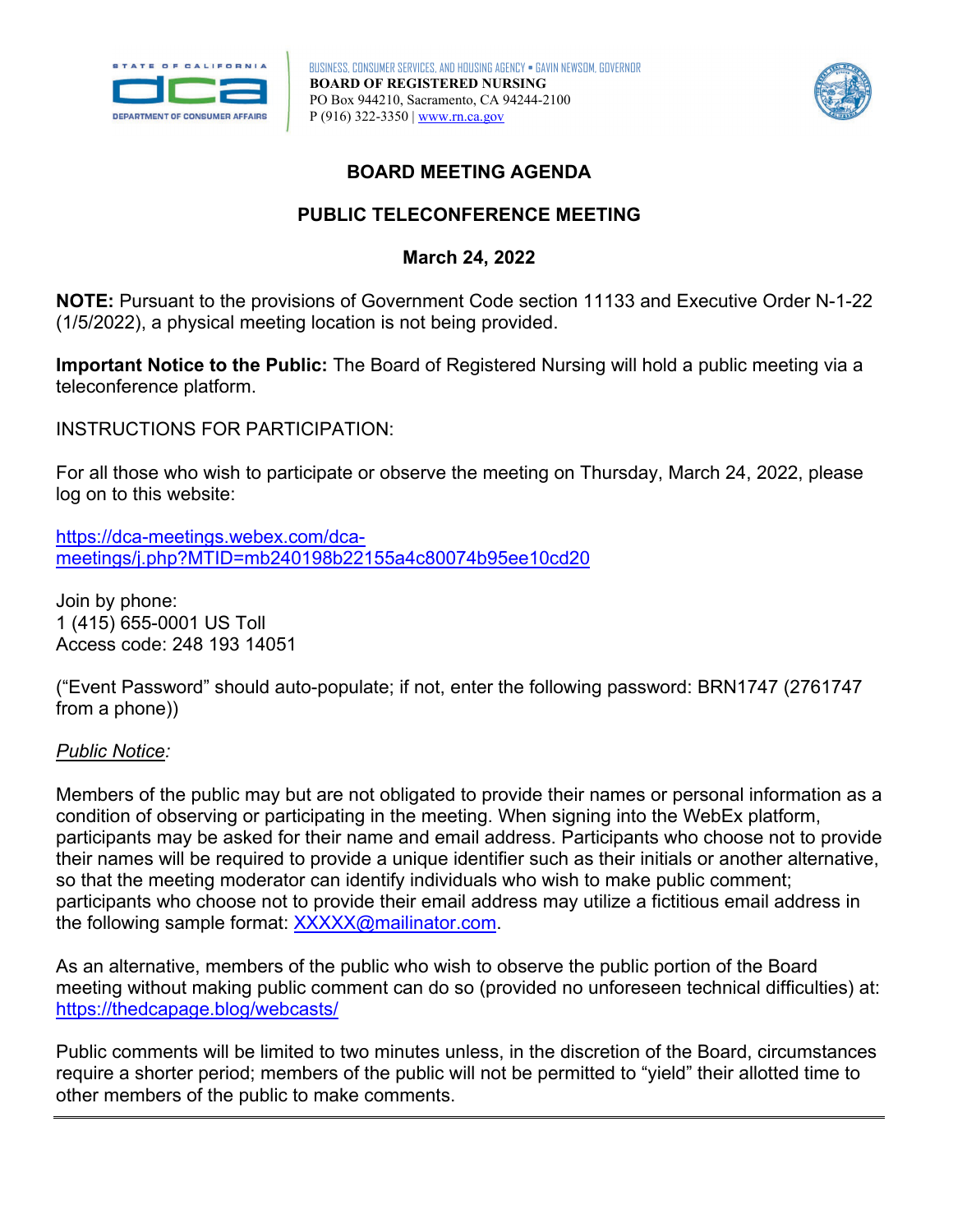



# **AGENDA**

# **Thursday, March 24, 2022, 9:00 a.m.**

### *NOTE: ACTION MAY BE TAKEN ON ANY ITEM LISTED ON THIS AGENDA, INCLUDING INFORMATION ONLY ITEMS.*

- **1.0 Call to Order, Roll Call, and Establishment of a Quorum**
- **2.0 General Instructions for the Format of a Teleconference Call**
- **3.0 Public Comment for Items Not on the Agenda; Items for Future Agendas**

*Please Note: The Board may not discuss or act on any matter raised during the Public Comment section that is not included on this agenda, except to decide whether to place the matter on the agenda of a future meeting. (Gov. Code, §§ 11125 and 11125.7, subd. (a).)* 

- **of Regulatory Language for California Code of Regulations, Title 16, Section 1427 4.0 Discussion and Possible Action: Regarding Public Comments Received and Adoption Clinical Facilities**
- **5.0 Discussion and Possible Action: To Accept or Revise the Responses to the Board of Registered Nursing Sunset Background Paper**
- **6.0 Report of the Legislative Committee**  Dolores Trujillo, RN, Chair

**6.1 Legislative Update and Discussion of Bills Relevant to the Board of Registered Nursing (Board) from the 2021-2022 Legislative Session:** 

#### **DIRECT IMPACT BILLS**

- 1. [AB 225 \(Gray\),](https://leginfo.legislature.ca.gov/faces/billNavClient.xhtml?bill_id=202120220AB225) Department of Consumer Affairs: Boards: Veterans: Military Spouses: Licenses
- 2. [AB 562 \(Low\),](https://leginfo.legislature.ca.gov/faces/billNavClient.xhtml?bill_id=202120220AB562) Frontline COVID-19 Provider Mental Health Resiliency Act of 2021: Health Care Providers: Mental Health Services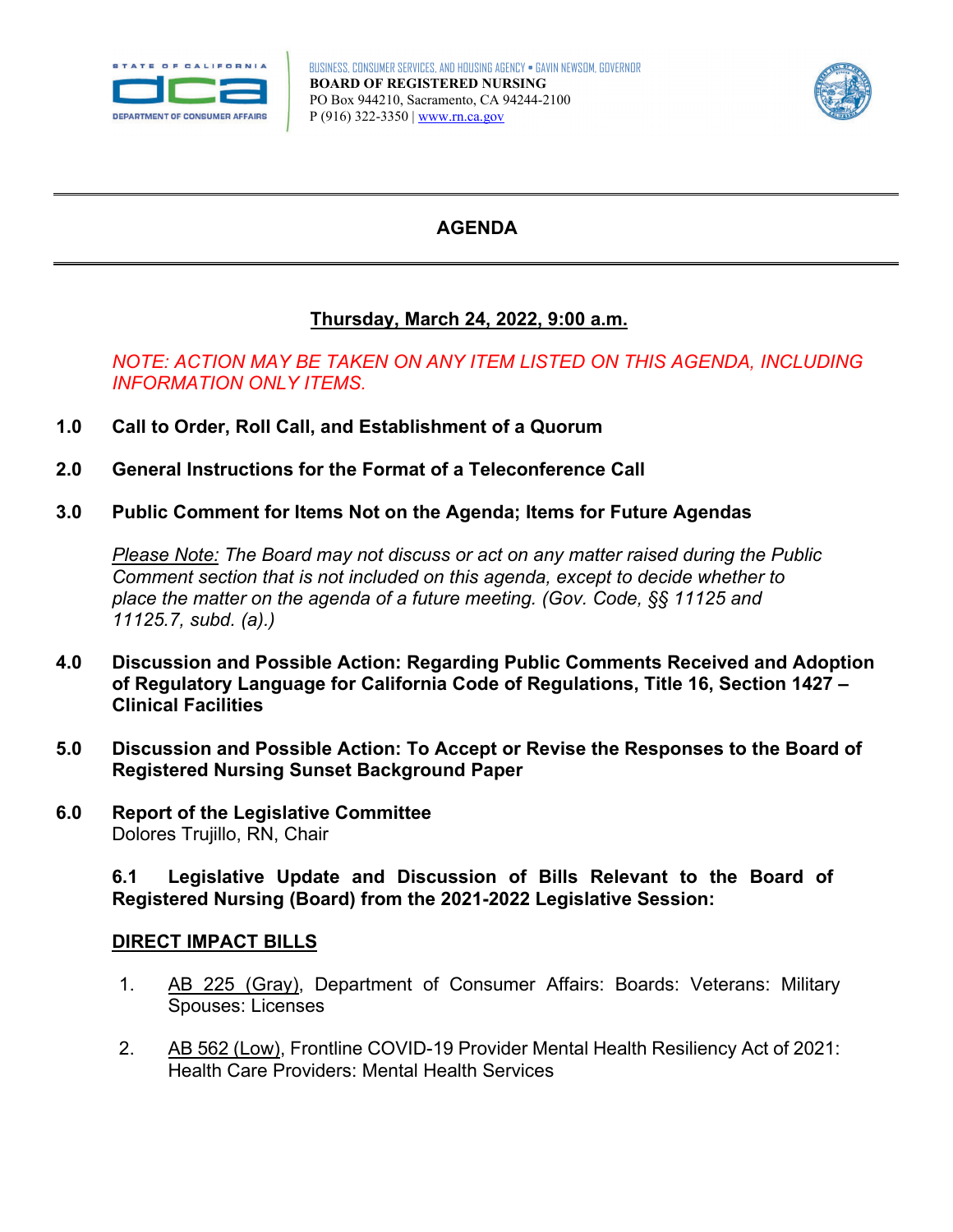



- 3. [AB 646 \(Low\),](https://leginfo.legislature.ca.gov/faces/billNavClient.xhtml?bill_id=202120220AB646) Department of Consumer Affairs: Boards: Expunged Convictions
- 4. [AB 852 \(Wood\),](https://leginfo.legislature.ca.gov/faces/billNavClient.xhtml?bill_id=202120220AB852) Nurse Practitioners: Scope of Practice: Practice Without Standardized Procedures
- 5. [AB 858 \(Jones-Sawyer\),](https://leginfo.legislature.ca.gov/faces/billNavClient.xhtml?bill_id=202120220AB858) Employment: Health Information Technology: Clinical Practice Guidelines: Worker Rights
- 6. [AB 1604 \(Holden\),](https://leginfo.legislature.ca.gov/faces/billNavClient.xhtml?bill_id=202120220AB1604) The Upward Mobility Act of 2022: Boards and Commissions: Civil Service: Examinations: Classifications
- 7. [AB 1662 \(Gipson\),](https://leginfo.legislature.ca.gov/faces/billNavClient.xhtml?bill_id=202120220AB1662) Licensing Boards: Disqualification from Licensure: Criminal **Conviction**
- 8. [AB 1733 \(Quirk\),](https://leginfo.legislature.ca.gov/faces/billTextClient.xhtml?bill_id=202120220AB1733) State Bodies: Open Meetings
- 9. [AB 1756 \(Smith\),](https://leginfo.legislature.ca.gov/faces/billNavClient.xhtml?bill_id=202120220AB1756) Department of Consumer Affairs
- 10. [AB 1996 \(Cooley\),](https://leginfo.legislature.ca.gov/faces/billNavClient.xhtml?bill_id=202120220AB1996) State Government: Administrative Regulations: Review
- 11. [AB 2104 \(Flora\),](https://leginfo.legislature.ca.gov/faces/billNavClient.xhtml?bill_id=202120220AB2104) Professions and Vocations
- 12. [AB 2107 \(Flora\),](https://leginfo.legislature.ca.gov/faces/billNavClient.xhtml?bill_id=202120220AB2107) Department of Consumer Affairs
- 13. [AB 2188 \(Quirk\),](https://leginfo.legislature.ca.gov/faces/billNavClient.xhtml?bill_id=202120220AB2188) Discrimination in Employment: Use of Cannabis
- 14. [AB 2397 \(Dahle\),](https://leginfo.legislature.ca.gov/faces/billNavClient.xhtml?bill_id=202120220AB2397) Board of Registered Nursing: Online License Verification
- 15. [AB 2452 \(Chen\),](https://leginfo.legislature.ca.gov/faces/billNavClient.xhtml?bill_id=202120220AB2452) Consumer Affairs
- 16. [AB 2600 \(Dahle\),](https://leginfo.legislature.ca.gov/faces/billNavClient.xhtml?bill_id=202120220AB2600) State Agencies: Letters and Notices: Requirements
- 17. [AB 2626 \(Calderon\),](https://leginfo.legislature.ca.gov/faces/billNavClient.xhtml?bill_id=202120220AB2626) Uniform Standards: Substance-Abuse
- 18. [AB 2636 \(Berman\),](https://leginfo.legislature.ca.gov/faces/billNavClient.xhtml?bill_id=202120220AB2636) Refugees, Asylees, and Special Immigrant Visa Holders: Professional Licensing: Initial Licensure Process
- 19. [AB 2637 \(Rubio\),](https://leginfo.legislature.ca.gov/faces/billNavClient.xhtml?bill_id=202120220AB2637) Nursing: Schools and Programs: Exemptions
- 20. [AB 2684 \(Committee on Business and Professions\),](https://leginfo.legislature.ca.gov/faces/billNavClient.xhtml?bill_id=202120220AB2684) Board of Registered Nurses: Removal of Member
- 21. [AB 2694 \(Rubio\),](https://leginfo.legislature.ca.gov/faces/billNavClient.xhtml?bill_id=202120220AB2694) Nursing: Nursing Schools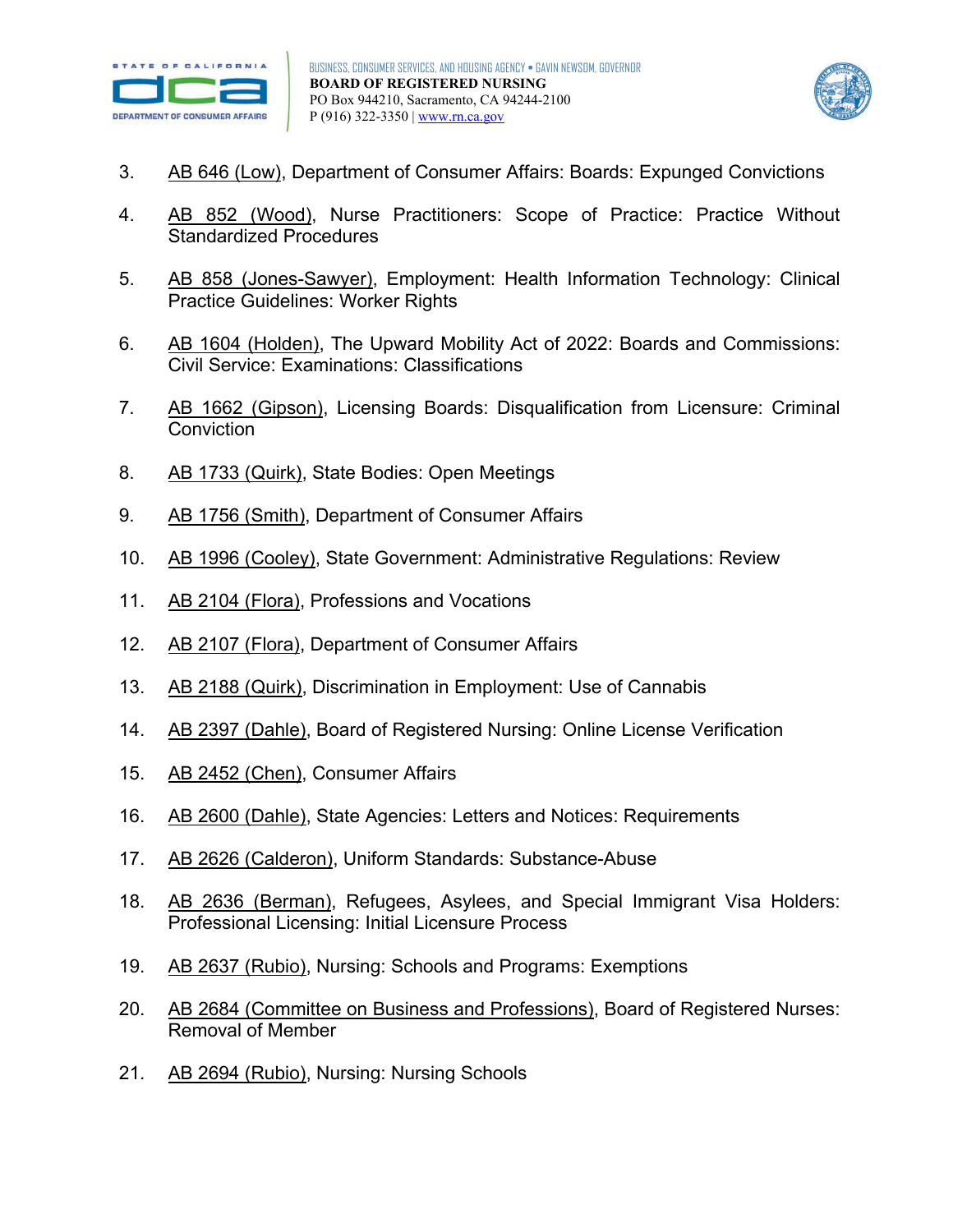



- 22. [AB 2948 \(Cooper\),](https://leginfo.legislature.ca.gov/faces/billNavClient.xhtml?bill_id=202120220AB2948) Consumer Protection: Department of Consumer Affairs: **Complaints**
- 23. [SB 889 \(Ochoa Bogh\),](https://leginfo.legislature.ca.gov/faces/billTextClient.xhtml?bill_id=202120220SB889&search_keywords=nurse%2C+nursing%2C+dca) Nurse Anesthetists
- 24. [SB 1031 \(Ochoa Bogh\),](https://leginfo.legislature.ca.gov/faces/billNavClient.xhtml?bill_id=202120220SB1031) Healing Arts Boards: Inactive License Fees
- 25. [SB 1237 \(Newman\),](https://leginfo.legislature.ca.gov/faces/billNavClient.xhtml?bill_id=202120220SB1237) Licenses: Military Service
- 26. [SB 1365 \(Jones\),](https://leginfo.legislature.ca.gov/faces/billNavClient.xhtml?bill_id=202120220SB1365) Licensing Boards: Procedures
- 27. [SB 1375 \(Atkins\),](https://leginfo.legislature.ca.gov/faces/billNavClient.xhtml?bill_id=202120220SB1375) Nursing: Nurse Practitioners
- 28. [SB 1424 \(Nielsen\),](https://leginfo.legislature.ca.gov/faces/billNavClient.xhtml?bill_id=202120220SB1424) Consumer Affairs: The Department of Consumer Affairs
- 29. [SB 1451 \(Borgeas\),](https://leginfo.legislature.ca.gov/faces/billNavClient.xhtml?bill_id=202120220SB1451) Department of Consumer Affairs

### **INDIRECT IMPACT BILLS**

- 1. [AB 1105 \(Rodriguez\),](https://leginfo.legislature.ca.gov/faces/billNavClient.xhtml?bill_id=202120220AB1105&firstNav=tracking) Hospital Workers: COVID-19 Testing
- 2. [AB 1120 \(Irwin\),](https://leginfo.legislature.ca.gov/faces/billNavClient.xhtml?bill_id=202120220AB1120) Clinical Laboratories: Blood Withdrawal
- 3. [AB 1810 \(Levine\),](https://leginfo.legislature.ca.gov/faces/billNavClient.xhtml?bill_id=202120220AB1810) Pupil Health: Seizure Disorders
- 4. [AB 1914 \(Davies\),](https://leginfo.legislature.ca.gov/faces/billNavClient.xhtml?bill_id=202120220AB1914) Resource Family Approval: Training
- 5. [AB 2055 \(Low\),](https://leginfo.legislature.ca.gov/faces/billNavClient.xhtml?bill_id=202120220AB2055) Controlled Substances: CURES Database
- 6. [AB 2123 \(Villapudua\),](https://leginfo.legislature.ca.gov/faces/billNavClient.xhtml?bill_id=202120220AB2123) Bringing Health Care into Communities Act of 2023
- 7. [SB 213 \(Cortese\),](https://leginfo.legislature.ca.gov/faces/billNavClient.xhtml?bill_id=202120220SB213&firstNav=tracking) Workers' Compensation: Hospital Employees
- 8. [SB 441 \(Hurtado\),](https://leginfo.legislature.ca.gov/faces/billNavClient.xhtml?bill_id=202120220SB441) Health Care Workforce Training Programs: Geriatric Medicine
- 9. [SB 637 \(Newman\),](https://leginfo.legislature.ca.gov/faces/billNavClient.xhtml?bill_id=202120220SB637&firstNav=tracking) Health Facility Reporting: Staffing
- 10. [SB 731 \(Durazo\),](https://leginfo.legislature.ca.gov/faces/billNavClient.xhtml?bill_id=202120220SB731) Criminal Records: Relief
- 11. [SB 1475 \(Glazer\),](https://leginfo.legislature.ca.gov/faces/billNavClient.xhtml?bill_id=202120220SB1475) Blood banks: collection
- **7.0 Closed Session:**